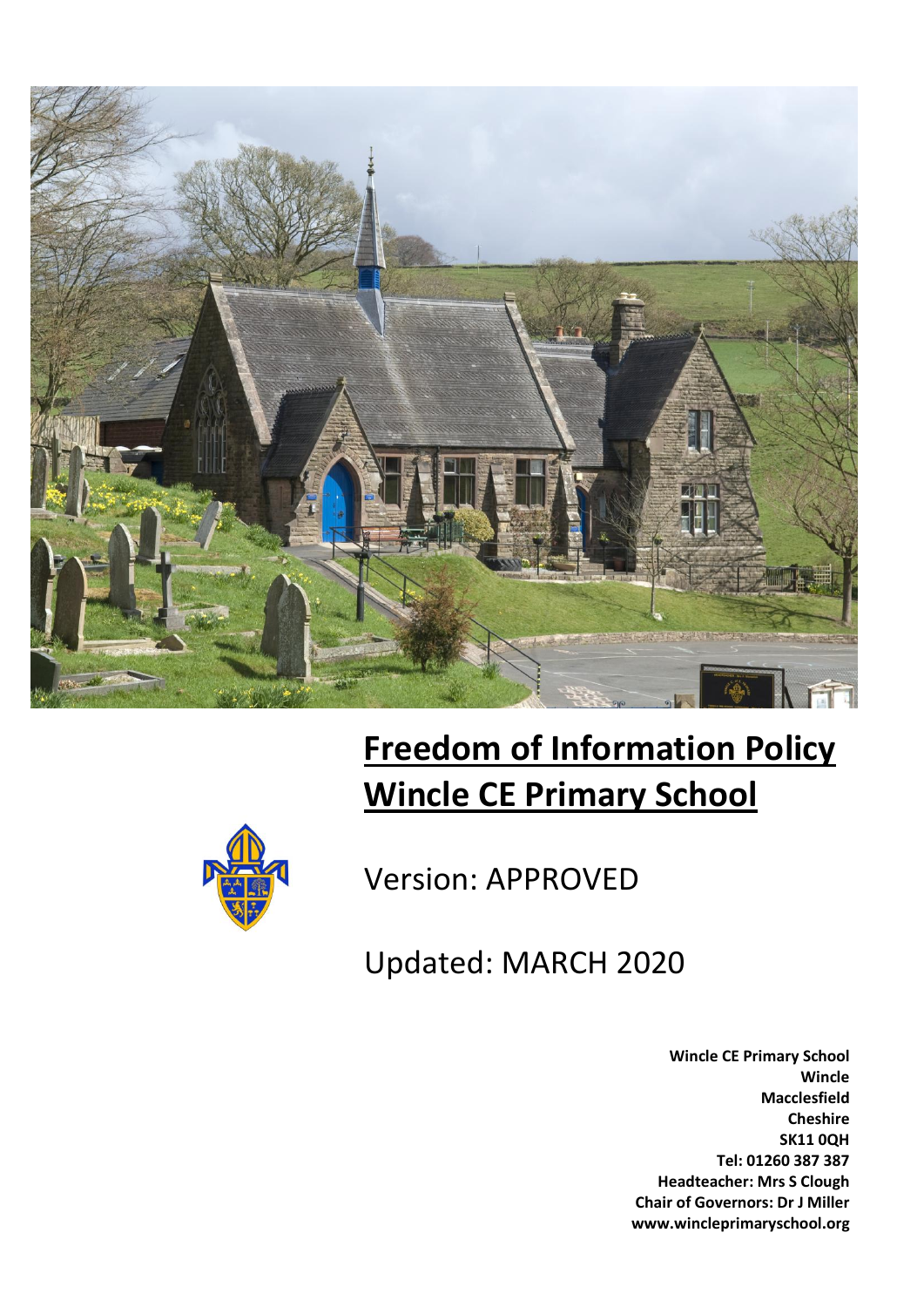#### Our school's vision:

Wincle School creates an enriching and outstanding rural education, nurturing the whole individual: body, mind and soul, inspiring rounded, happy, courageous children who exhibit a passion for learning, a confident faith, a loving concern for community and an inclusive respect for all.

We encourage our pupils to 'Shine like Stars' (Philippians 2:15) and to do this run with the following acronym:

|  |                 | No act of kindness, no matter how small, is ever wasted." Aesop                                                        |
|--|-----------------|------------------------------------------------------------------------------------------------------------------------|
|  |                 | we would like our pupils to have the confidence to know that they can make a difference: have hope for the             |
|  | Service         | future.                                                                                                                |
|  |                 | We encourage our pupils to challenge injustice and inequality                                                          |
|  |                 | Tour principles are founded on the truth that we are loved by the Father, Saved by the Son and Sanctified by           |
|  |                 | the Holy Spirit.                                                                                                       |
|  | Theology        | X We want to ignite passion and curiosity for learning, providing an exciting curriculum to inspire all learners to be |
|  |                 | the best they can be.                                                                                                  |
|  |                 |                                                                                                                        |
|  |                 | We encourage our pupils to show integrity                                                                              |
|  |                 | We would like our pupils to have the courage to fight for what is important                                            |
|  | <b>Attitude</b> | When things are challenging, we would like our pupils to display perseverance and not give up.<br>☆                    |
|  |                 | Learn from yesterday, live for today, hope for tomorrow" Albert Einstein                                               |
|  |                 | We nurture the whole individual: body, mind and soul                                                                   |
|  |                 | We encourage the pupils to respect every living creature and show compassion.                                          |
|  | Relationships   | we would like our children to treat other people as they would like to be treated following Jesus' example.            |
|  |                 | We are all unique                                                                                                      |
|  |                 | We help all highldren build trusting relationships                                                                     |
|  |                 |                                                                                                                        |
|  |                 | Clothe yourselves with compassion, kindness, humility, gentleness and patience.' (Colossians 3:12)                     |
|  | Shine like      | The tight of the world; he who follows Me will not walk in the darkness, but will have the Light of life."             |
|  | stars           | (John 8:12)                                                                                                            |
|  |                 | We would like our pupils to shine in their behaviour, attitudes, relationships and learning.                           |

#### **Freedom of Information Act 2000.**

#### Explanatory Notes

Governing bodies are responsible for ensuring that schools comply with the Freedom of Information Act 2000 (FoIA). Some aspects, such as charging are at the discretion of the governing body.

#### **Introduction**

Wincle C of E Primary school is committed to the Freedom of Information Act 2000 and to the principles of accountability and the general right of access to information, subject to legal exemptions. This policy outlines our response to the Act and a framework for managing requests.

#### Background

The Freedom of Information Act 2000 (FoI) came fully into force on January 1 2005. Under the Act, any person has a legal right to ask for access to information held by the school. They are entitled to be told whether the school holds the information, and to receive a copy, subject to certain exemptions. The information which the school routinely makes available to the public is included in the Publication Scheme. Requests for other information should be dealt with in accordance with the statutory guidance. While the Act assumes openness, it recognises that certain information is sensitive. There are exemptions to protect this information.

The Act is fully retrospective, so that any past records which the school holds are covered by the Act. The DfES has issued a Retention Schedule produced by the Records Management Society of Great Britain, to guide schools on how long they should keep school records. It is an offence to wilfully conceal, damage or destroy information in order to avoid responding to an enquiry, so it is important that no records that are the subject of an enquiry are amended or destroyed.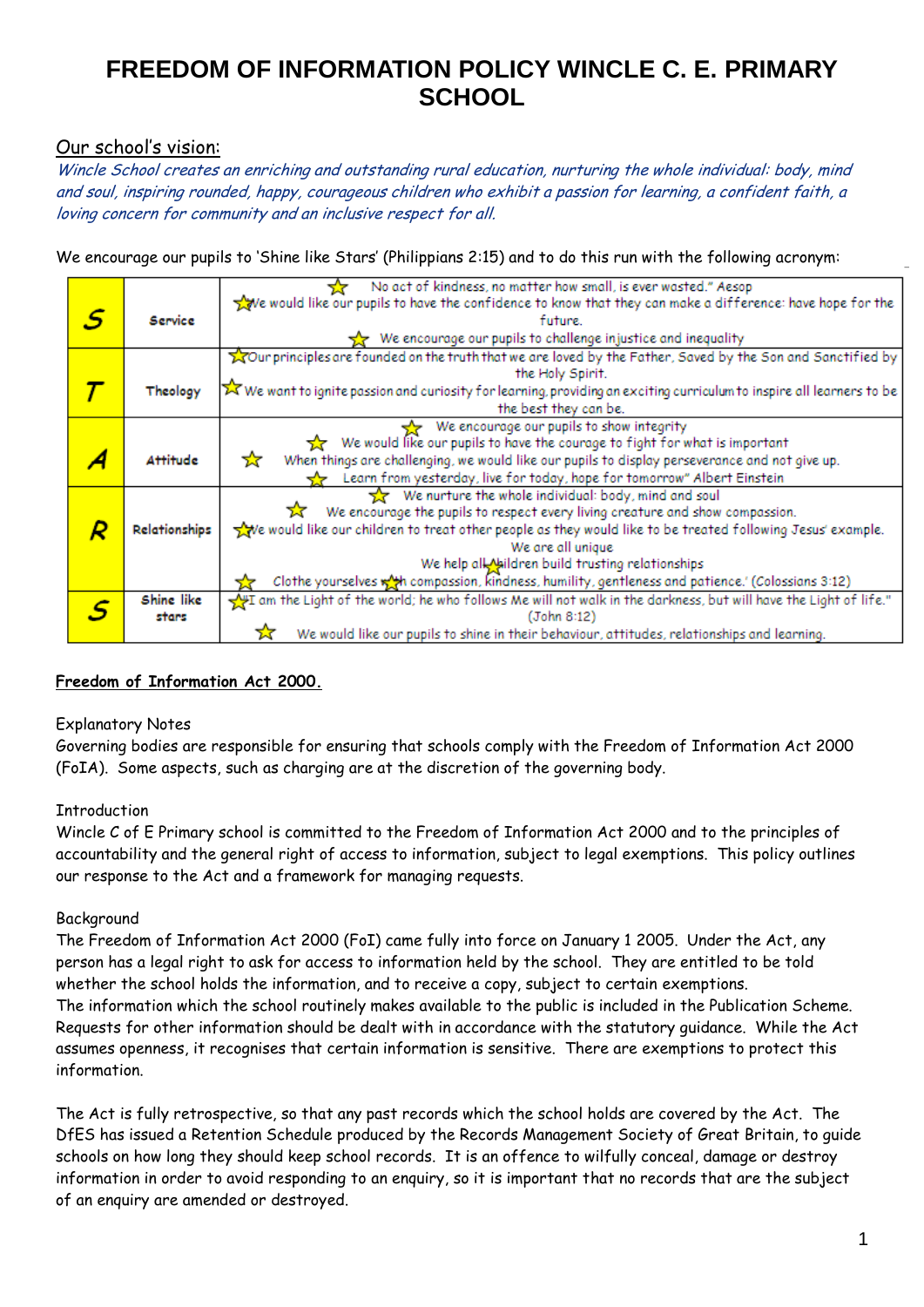Requests under FoI can be addressed to anyone in the school; so all staff need to be aware of the process for dealing with requests. Requests must be made in writing, (including email), and should include the enquirers name and correspondence address, and state what information they require. They do not have to mention the Act, nor do they have to say why they want the information. There is a duty to respond to all requests, telling the enquirer whether or not the information is held, and supplying any information that is held, except where exemptions apply. There is no need to collect data in specific response to an FoI enquiry. There is a time limit of 20 days excluding school holidays for responding to the request.

For further information and guidance, see the DfES "Freedom of Information Act 2000 – A Guide for Maintained Schools on Full Implementation from January 2005."

#### Scope

The FoI Act joins the Data Protection Act and the Environmental Information Regulations as legislation under which anyone is entitled to request information from the school.

Requests for personal data are still covered by the Data Protection Act. (DPA). Individuals can request to see what information the school holds about them. This is known as a Subject Access Request, and must be dealt with accordingly.

Requests for information about anything relating to the environment – such as air, water, land, the natural world or the built environment and any factor or measure affecting these – are covered by the Environmental Information Regulations (EIR). They also cover issues relating to Health and Safety. For example queries about chemicals used in the school or on school land, phone masts, car parks etc. would all be covered by the EIR. Requests under EIR are dealt with in the same way as those under FoIA, but unlike FoIA requests, they do not need to be written and can be verbal.

If any element of a request to the school includes personal or environmental information, these elements must be dealt with under DPA or EIR. Any other information is a request under FoIA, and must be dealt with accordingly.

#### Obligations and Duties

The school recognises its duty to provide advice and assistance to anyone requesting information. We will respond to straightforward verbal requests for information, and will help enquirers to put more complex verbal requests into writing so that they can be handled under the Act.

tell enquirers whether or not we hold the information they are requesting (the duty to confirm or deny), and provide access to the information we hold.

#### Publication Scheme

Wincle C of E Primary School has adopted the Model Publication Scheme for Schools approved by the Information Commissioner.

The Publication Scheme and the materials it covers will be readily available from the school office and will be published on the school website.

#### Dealing with Requests

We will respond to all requests in accordance with the procedures laid down in Appendix 1. We will ensure that all staff are aware of the procedures.

#### Exemptions

Certain information is subject to either absolute or qualified exemptions. The exemptions are listed in Appendix 2.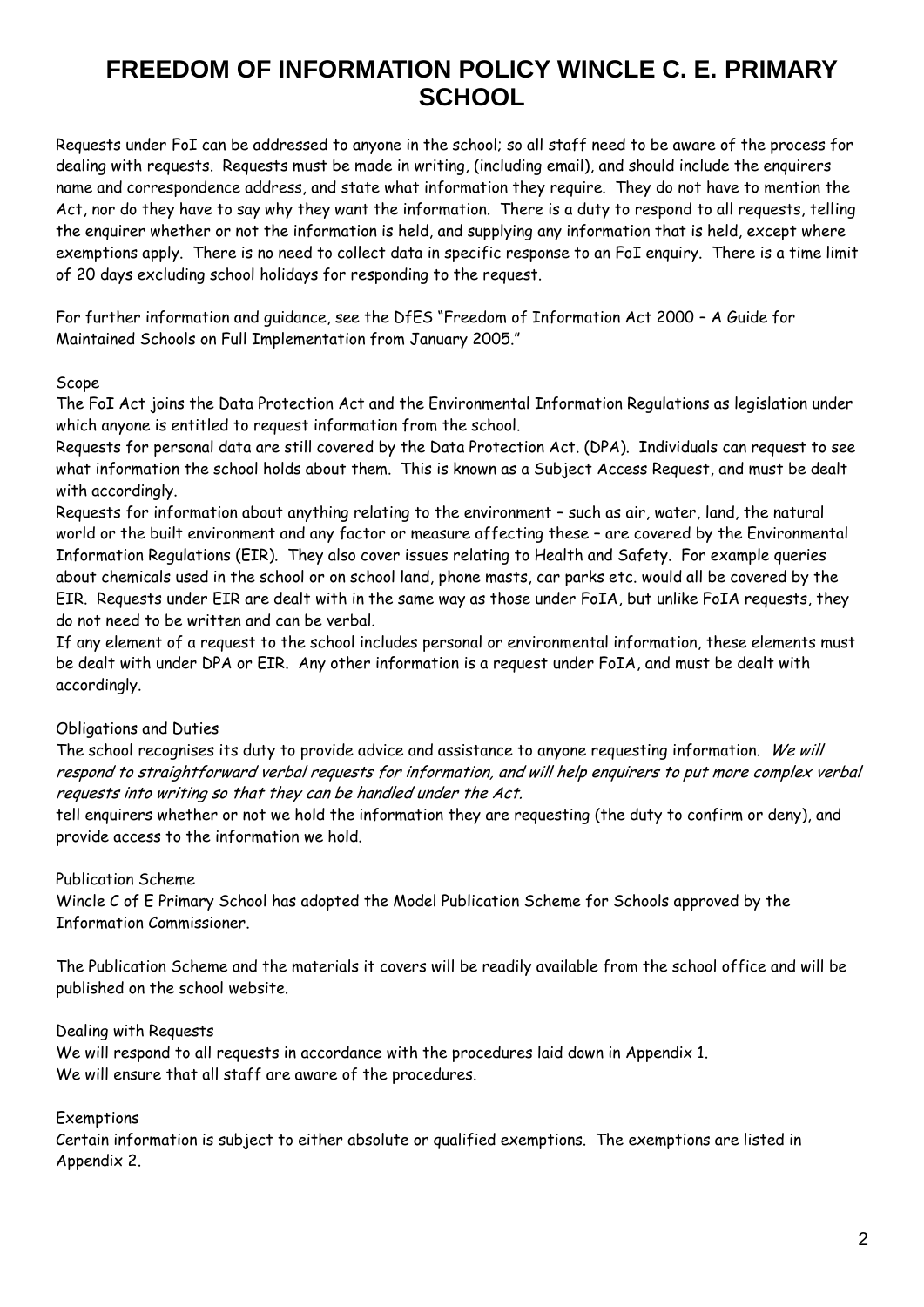When we wish to apply a qualified exemption to a request, we will invoke the public interest test procedures to determine if public interest in applying the exemption outweighs the public interest in disclosing the information.

We will maintain a register of requests where we have refused to supply information, and the reasons for the refusal. The register will be retained for 5 years.

#### Public Interest Test

Unless it is in the public interest to withhold information, it has to be released. We will apply the Public Interest Test before any qualified exemptions are applied.

For information on applying the Public Interest Test see Appendix 3.

#### Charging

We reserve the right to refuse to supply information where the cost of doing so exceeds the statutory maximum, currently £450.

#### Responsibilities

The Governing Body delegates day to day control of managing the provision of information under the Freedom of Information Act to the Head Teacher and delegates the coordination of enquiries in this regard to the Administration Team.

#### Complaints

Any comments or complaints will be dealt with through the school's normal complaints procedure. We will aim to make an initial response to all complaints within 2 working days of receipt. This initial response will indicate how quickly we will be able to investigate and respond to the complaint. We will publish information on our success rate in meeting this target. The school will maintain records of all complaints and their outcome. If on investigation the school's original decision is upheld, then the school has a duty to inform the complainant of their right to appeal to the Information Commissioner's office.

Appeals should be made in writing to the Information Commissioner's office. They can be contacted at: FOI/EIR Complaints Resolution Information Commissioner's Office Wycliffe House Water Lane Wilmslow Cheshire

SK9 5AF

Review This policy will be reviewed every two years or sooner.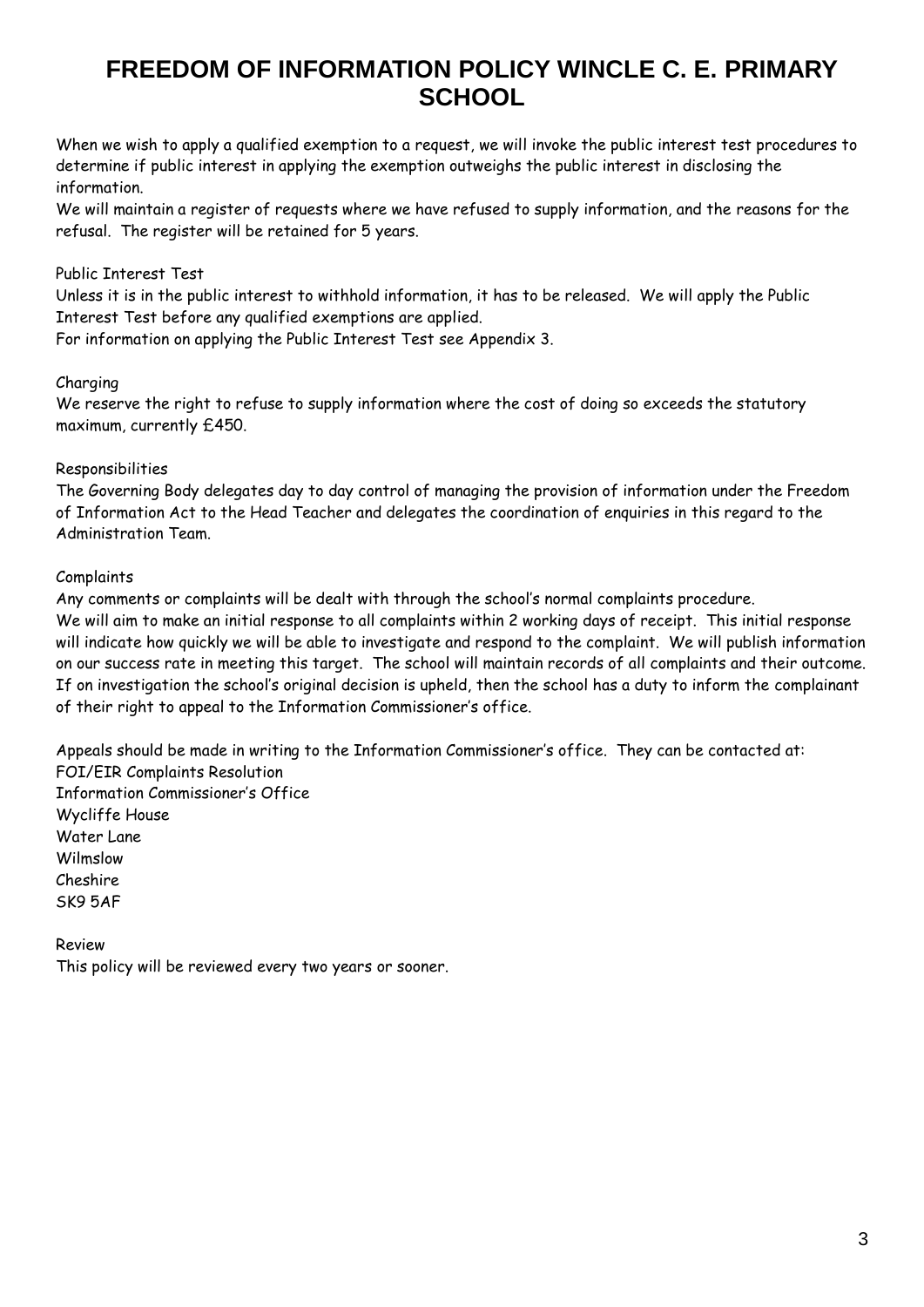#### **Appendix 1**

#### **Procedure for Dealing with Requests**

Note: This Appendix is adapted from the DfES Guide for Maintained Schools on Full Implementation from January 2005, with the exception of paras 17 – 21 which have been changed to reflect amended guidance.

To handle a request for information, the governing body or delegated person will need to ask themselves a series of questions. These are set out below and shown on pages 12 - 13 as process maps.

#### **Is it a FOI request for information?**

A request for information may be covered by one, or all, of three information rights:

Data Protection enquiries (or subject access requests) are ones where the enquirer asks to see what personal information the school holds about the enquirer. If the enquiry is a Data Protection request, follow your existing school DPA guidance.

Environmental Information Regulations enquiries are ones which relate to air, water, land, natural sites, built environment, flora and fauna, and health, and any decisions and activities affecting any of these. These could therefore include enquiries about recycling, phone masts, school playing fields, car parking etc. If the enquiry is about environmental information, seek advice widely available in the internet.

FOI enquiries are concerned with all other information and the reasoning behind decisions and policies. The request does not have to mention the FOI Act. All requests for information that are not data protection or environmental information requests are covered by the FOI Act.

#### **Is this a valid FOI request for information?**

An FOI request should:

- be in writing, including email;
- state the enquirer's name and correspondence address (email addresses are allowed);
- describe the information requested there must be enough information to be able to identify and locate the information<sup>1</sup>; and
- not be covered by one of the other pieces of legislation.

Verbal enquiries are not covered by the FOI Act. Such enquiries can be dealt with where the enquiry is relatively straightforward and can be dealt with satisfactorily. However, for more complex enquiries, and to avoid disputes over what was asked for, you should ask the enquirer to put the request in writing or email, when the request will become subject to FOI.

#### **Does the school hold the information?**

"Holding" information means information relating to the business of the school:

• the school has created, or

1

- the school has received from another body or person, or
- held by another body on the school's behalf.

Information means both hard copy and digital information, including email.

<sup>1</sup> In cases where the enquiry is ambiguous assist the enquirer to describe more clearly the information requested. Where possible, establish direct contact. The aim is to clarify the nature of the information requested and not to determine the aims or motivation of the enquirer. If you notify the enquirer that you need further information to enable you to answer, you do not have to deal with the request until the further information is received. The response time limit starts from the date this is received.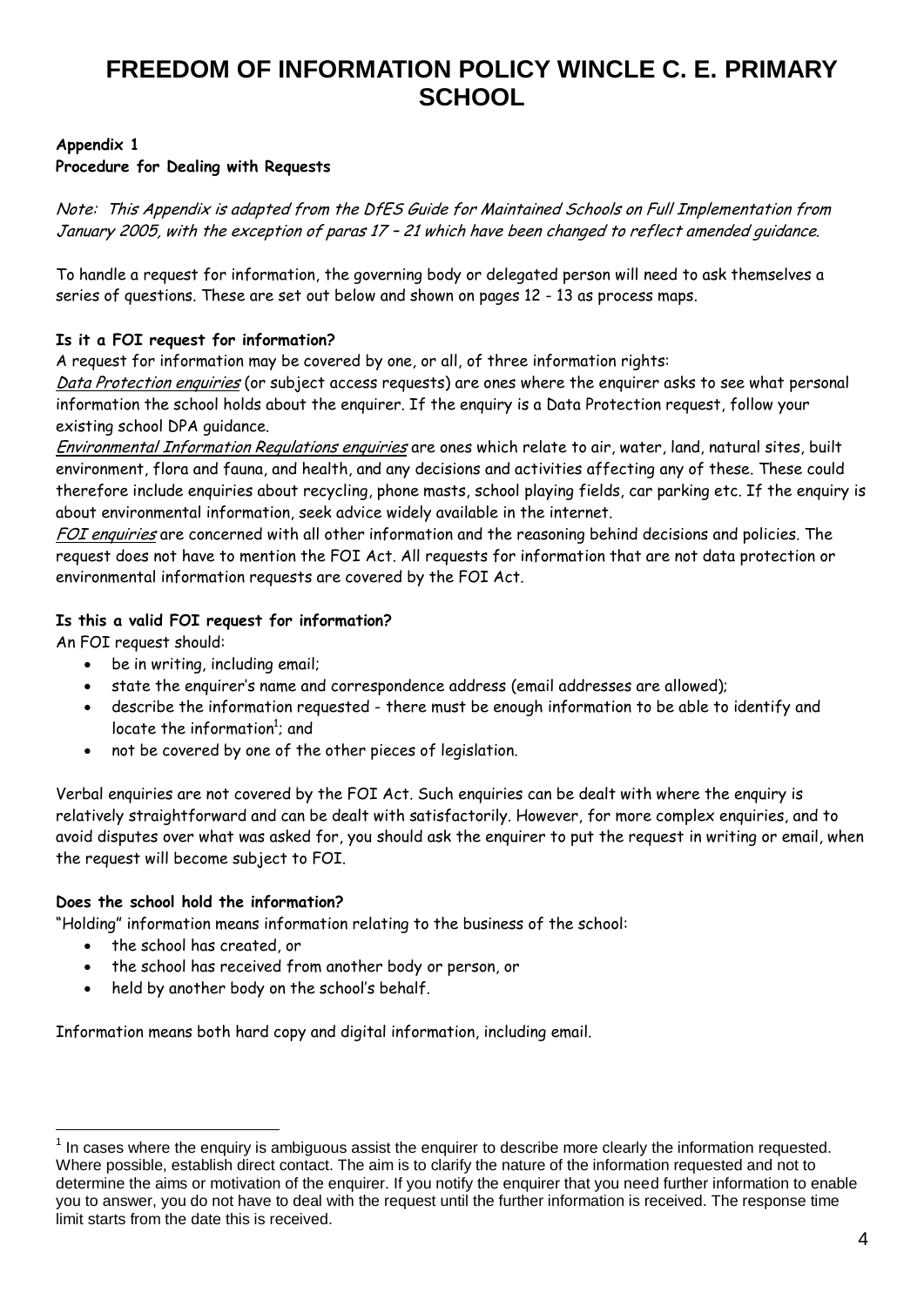If the school does not hold the information, you do not have to create or acquire it just to answer the enquiry, although a reasonable search should be made before denying that you have got information the school might be expected to hold.

#### **Has the information requested already been made public?**

If the information requested is already in the public domain, for instance through your Publication Scheme or on your website, direct the enquirer to the information and explain how to access it.

#### **Is the request vexatious or manifestly unreasonable or repeated?**

The Act states that there is no obligation to comply with vexatious requests. This is taken to mean a request which is designed to cause inconvenience, harassment or expense rather than to obtain information, and would require a substantial diversion of resources or would otherwise undermine the work of the school<sup>2</sup>. This however does not provide an excuse for bad records management.

#### **Can the school transfer a request to another body?**

If the information is held by another public authority, such as your local authority, first check with them they hold it, then transfer the request to them. You must notify the enquirer that you do not hold the information and to whom you have transferred the request. You should answer any parts of the enquiry in respect of information your school does hold.

#### **Could a third party's interests be affected by disclosure?**

Consultation of third parties may be required if their interests could be affected by release of the information requested, and any such consultation may influence the decision. You do not need to consult where you are not going to disclose the information because you will be applying an exemption.

Consultation will be necessary where:

- disclosure of information may affect the legal rights of a third party, such as the right to have certain information treated in confidence or rights under Article 8 of the European Convention on Human Rights;
- the views of the third party may assist you to determine if information is exempt from disclosure, or
- the views of the third party may assist you to determine the public interest.

#### **Does an exemption apply?**

1

The presumption of the legislation is that you will disclose information unless the Act provides a specific reason to withhold it. There are more than 20 exemptions. They are set out in Appendix 2 and are mainly intended to protect sensitive or confidential information.

Only where you have real concerns about disclosing the information should you look to see whether an exemption might apply. Even then, where the potential exemption is a qualified exemption, you need to consider the public interest test to identify if the public interest in applying the exemption outweighs the public interest in disclosing it. Therefore, unless it is in the public interest to withhold the information, it has to be released. Appendix 3 contains guidance on conducting a public interest test.

#### What if the request is for personal information?

Personal information requested by the subject of that information is exempt under the FOI Act as such information is covered by the Data Protection Act. Individuals must, therefore, continue to make a 'subject access request' under the Data Protection Act if they wish to access such information.

 $2$  It is not intended to include otherwise valid requests in which the applicant may make complaints or vent frustrations. In addition, you do not have to comply with repeated identical or substantially similar requests from the same applicant unless a "reasonable" interval has elapsed between requests.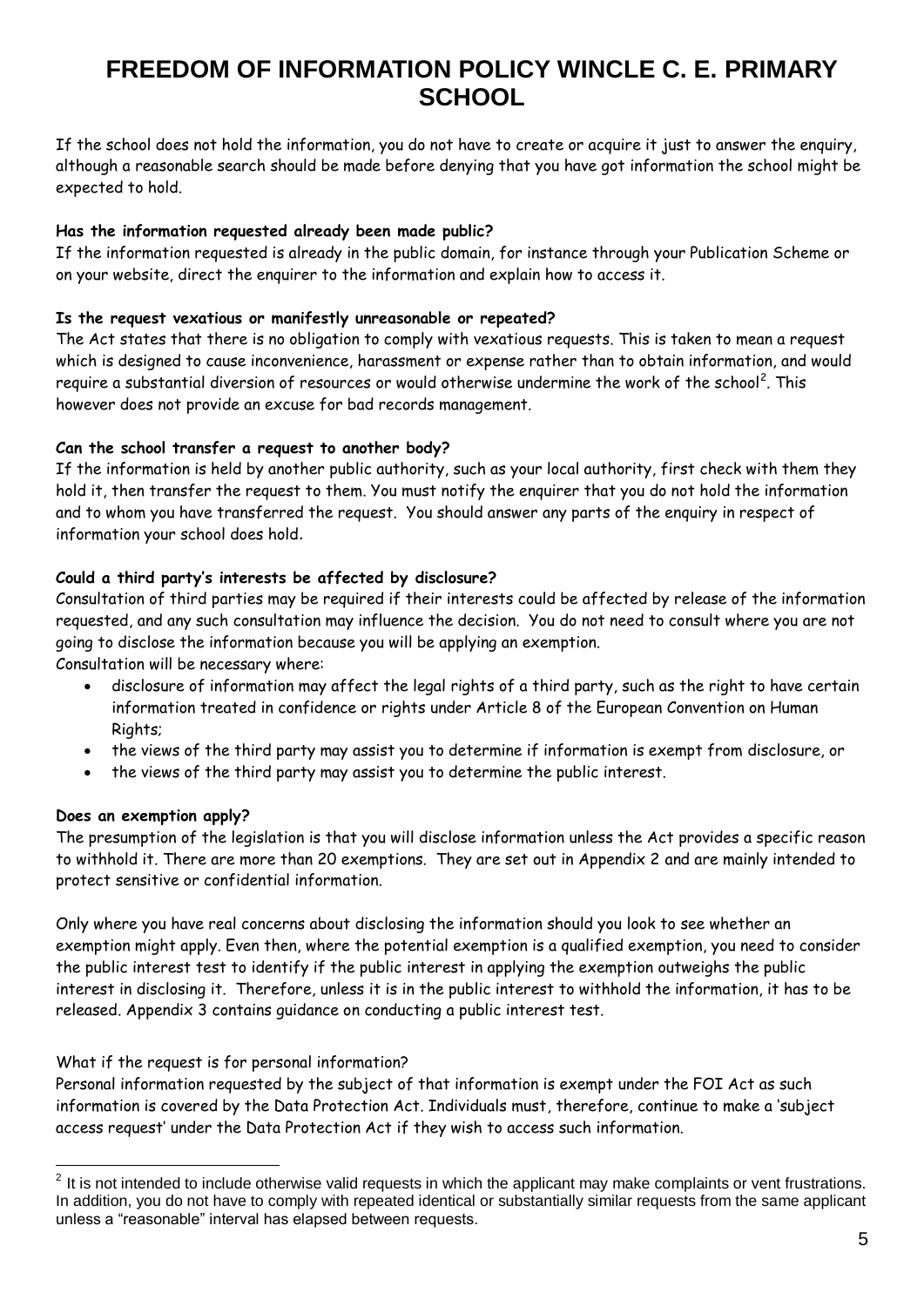#### **What if the details contain personal information?**

Personal information requested by third parties is also exempt under the FOI Act where release of that information would breach the Data Protection Act. If a request is made for a document (e.g. Governing Body minutes) which contains personal information whose release to a third party would breach the Data Protection Act, the document may be issued by blanking out the relevant personal information as set out in the redaction procedure. The procedure for redaction is here $^3$ .

#### **How much can we charge?**

The Act allows governing bodies to charge for providing information. For further information, see Appendix 4

The first step is to determine if the threshold (currently  $£450$ ) would be exceeded. Staff costs should be calculated at £25 per hour. You can take account of the costs of determining if the information is held, locating and retrieving the information, and extracting the information from other documents. You cannot take into account the costs involved in determining whether information is exempt.

If a request would cost less than the appropriate limit, (currently £450) the school can only charge for the cost of informing the applicant whether the information is held, and communicating the information to the applicant (e.g. photocopying, printing and postage costs).

If a request would cost more than the appropriate limit, (£450) the school can turn the request down, answer and charge a fee, or answer and waive the fee. If it decides to charge a fee, and does not have other powers to do so, it can charge on the basis of the costs outlined in Appendix 4.

Schools will however wish to consider whether calculating the cost of the fee outweighs the cost of providing the information. In practice we recommend that schools respond to straightforward enquiries free of charge and charge where the costs are significant.

If you are going to charge you must send the enquirer a fees notice and do not have to comply with the request until the fee has been paid. Appendix 4 gives more information on charging.

#### **Is there a time limit for replying to the enquirer?**

Compliance with a request must be prompt and certainly within the legally prescribed limit of 20 working days, excluding school holidays.<sup>4</sup> Failure to comply could result in a complaint to the Information Commissioner. The response time starts from the time the request is received. Where you have asked the enquirer for more information to enable you to answer, the 20 days start time begins when this further information has been received.

If a qualified exemption applies and you need more time to consider the public interest test, you should reply within the 20 days stating that an exemption applies but include an estimate of the date by which a decision on

<sup>&</sup>lt;u>.</u>  $3$  The procedure for redaction is:

i) mask the passages which are not to be disclosed and photocopy; (ii)annotate in the margin against each blank passage, the exemption and section of the Act under which this passage is exempt; iv)explain in the covering letter that the relevant exemptions are marked in the attachments and in the case of non-absolute exemptions, how the public interest test has been considered.

On no account must you use the computer to rewrite the document or email and simply delete the exempted passages so that the resulting document appears as though they did not exist. The one circumstance where this would be permissible would be where the only redacted parts are personal information such as people's names and the covering letter explains this.

 $4$  An order to this effect is to be made under section 10(4) of the Act and should take effect from 1 January 2005